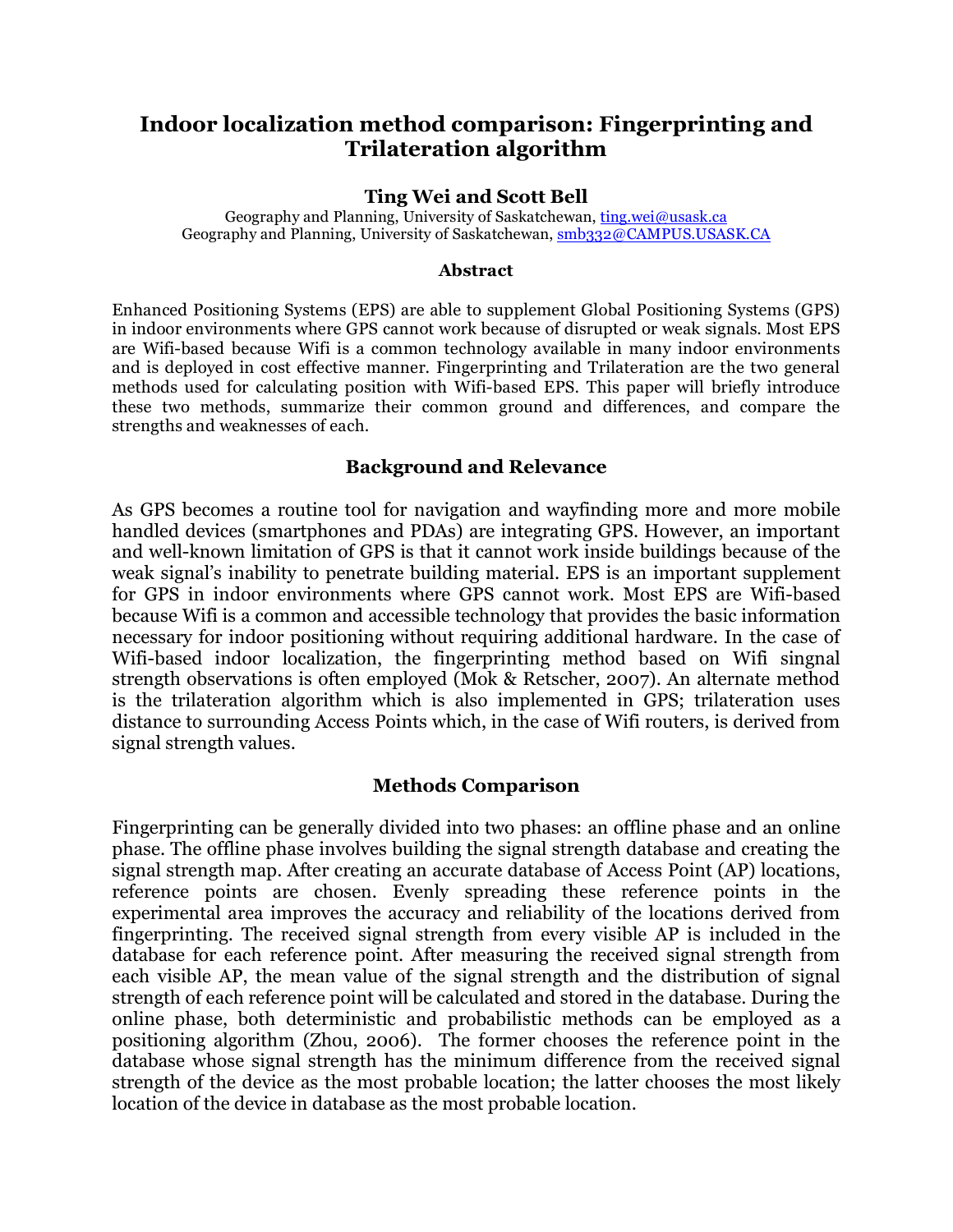The trilateration algorithm does not need an offline phase like fingerprinting. However, trilateration still needs an accurate AP location database, including accurate Access Point coordinates and the unique Media Access Control (MAC) address for each AP. During active measurement, after calculating average signal strength for each visible AP, the system uses this value as an approximation for distance to trilaterate the device's location. It is of considerable importance that the general relationship between signal strength and distance may vary from different networks of APs, so it is practical and necessary to recalculate the general relationship when the network of Access Points change. This also suggests that trilateration benefits from the use of a common or small set of AP models. The common ground of the two methods is the need for an accurate database of AP locations and the dense and consistent wireless signal.

The differences between the two methods lead to some strengths and weaknesses. From a cost perspective, compared with trilateration algorithm, using fingerprinting consumes more time and labor during the collection of signal strength data and a huge volume of data needs to be stored as fingerprinting depends on a pre-existing signal strength database for all reference points. For a reasonably sized building, the offline phase of fingerprinting could take over 100 hours (Bahl & Padmanabhan, 2000). Positional accuracy with a fingerprinting algorithm is positively associated with the density of reference points in the database. The trilateration technique, on the other hand, includes as a database creation process but without collecting signal strength data.

From the perspective of adaptability, the trilateration technique performs better than fingerprinting. When a router is installed or removed in the environment, the trilateration technique only needs to add that new record to the database (with its accurate location and MAC address) or delete the existing record in the database; the fingerprinting technique, on the other hand, signal strength data needs to be recollected for every reference point within range of that new or removed router.

From the perspective of signal strength, fingerprinting takes into account the attenuation because the actual signal strength at each reference point is collected (which integrates the presence of obstructions between device and routers). Trilateration, on the other hand, collects signal strength values in real time and converts them to distances, taking no account of possible obstructions. The distance used for trilateration will be same for common received signal strength whether a signal is passing through walls or travelling through an obstruction-free space. To reduce this effect, a correction factor should be added to revise the average of the signal strengths for the non-line-ofsight router signals, if it can distinguish occluded from non-occluded signals.

From the perspective of accuracy, the calculating accuracy of fingerprinting will be greatly affected by the density of the reference points. When the database granularity achieves 5 feet, the corresponding average distance error could be 21.7 feet (6.62 meters) (Prasithsangaree, Krishnamurthy, & Chrysanthis, 2002). In Wireless indoor tracking system, a history-based tracking algorithm helps improving the accuracy to 3.89 meters for quickly moving device (Zhou, 2006). When calculating position with trilateration algorithm, distance conversion error becomes the largest error source, usually Kalman